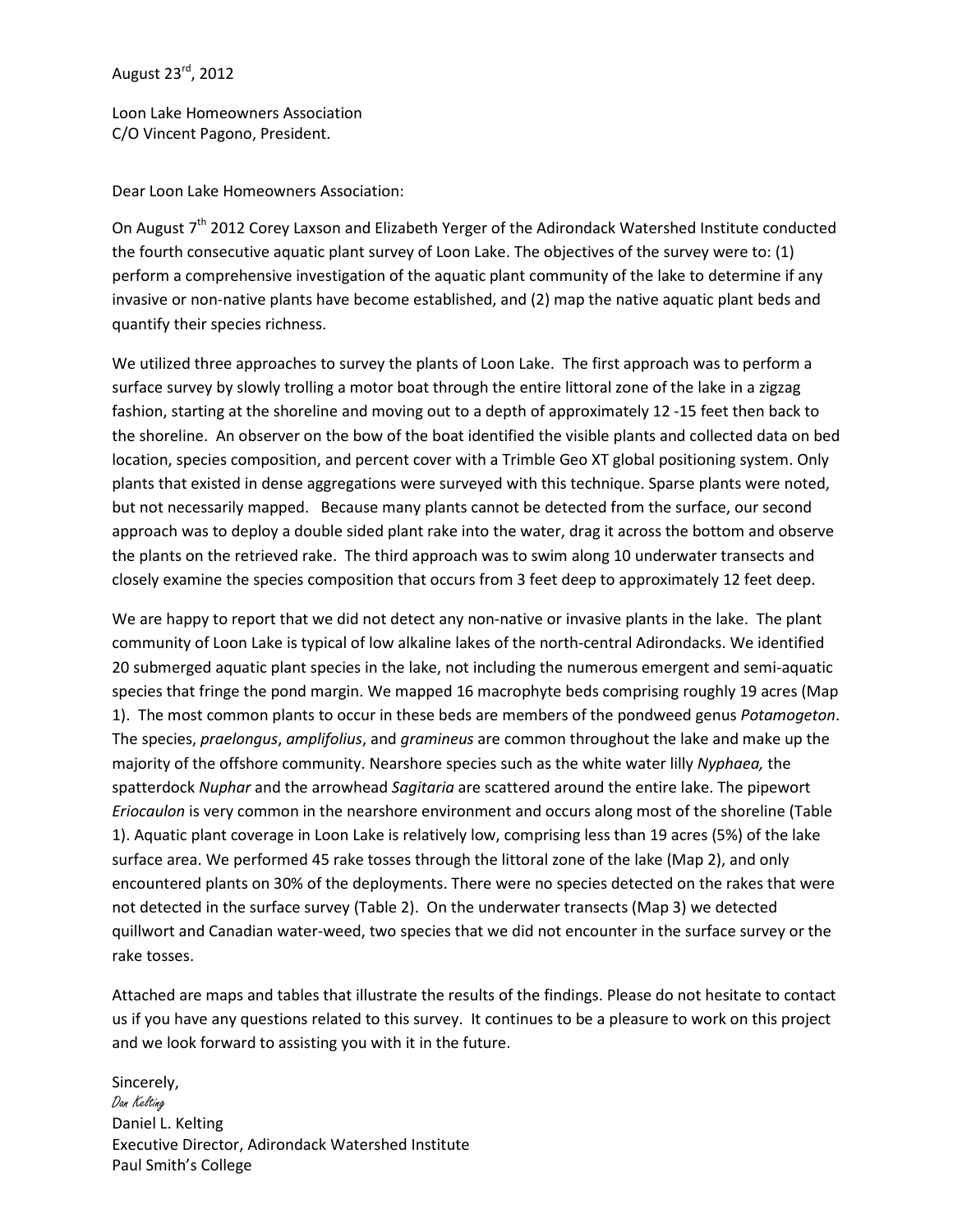

**Map 1.** Location of the aquatic plant beds detected in Loon Lake during the surface survey performed on August 7<sup>th</sup>, 2012.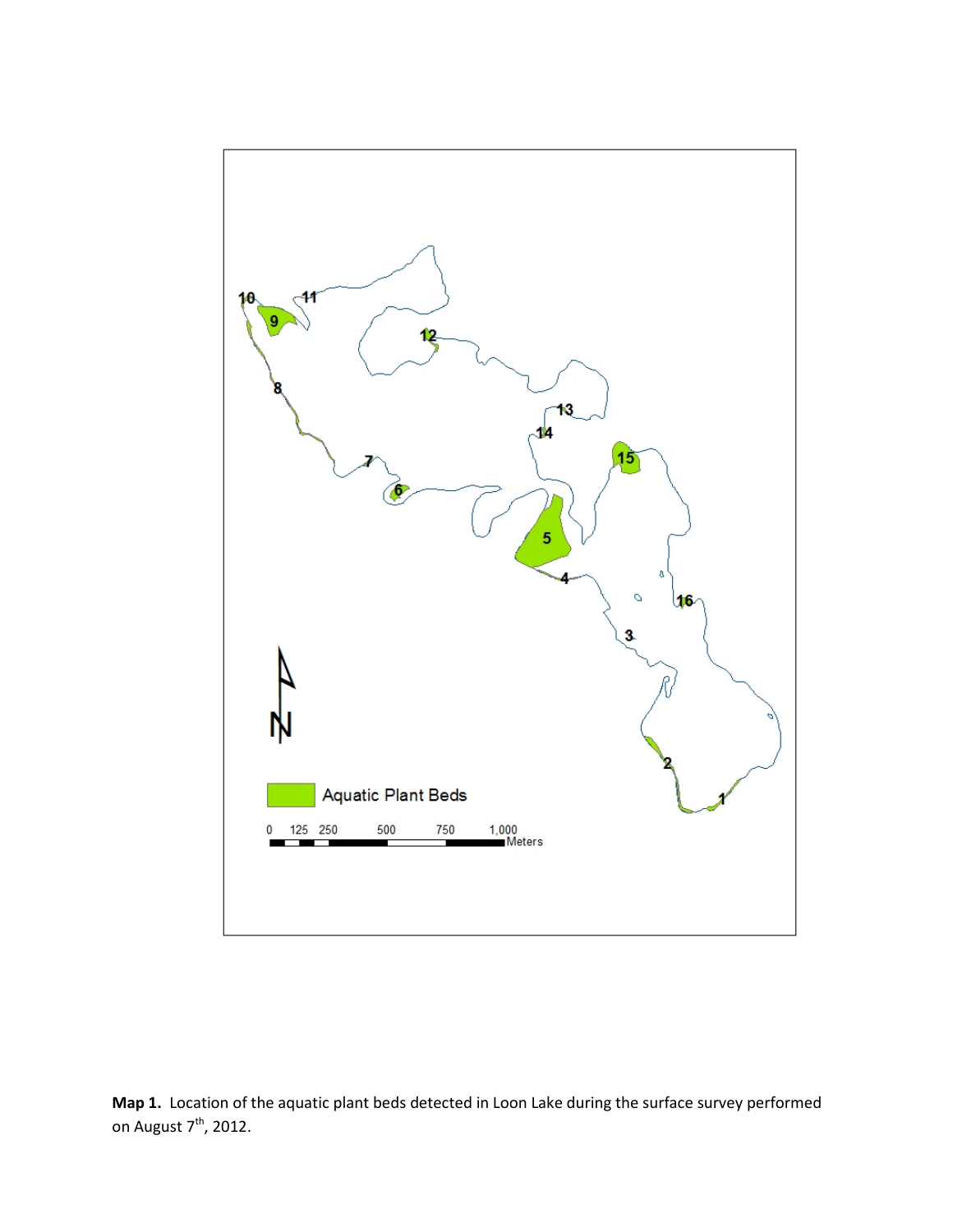

Map 2. Rake toss locations on Loon Lake, August 7<sup>th</sup>, 2012. Open circles represent locations where no plants were detected, closed circles represent location were plants were encountered on the rake.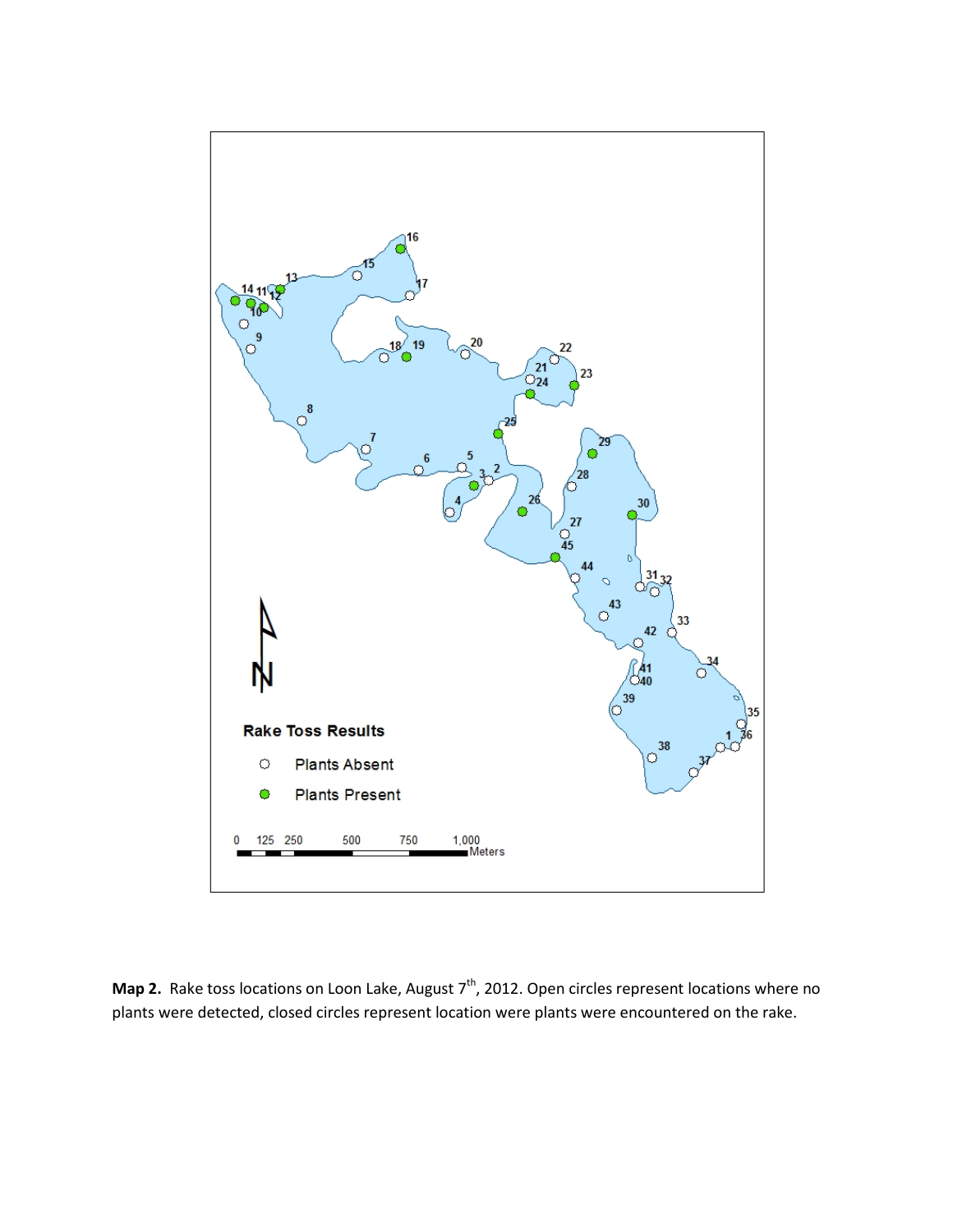

**Map 3.** Location of the 10 underwater transects on Loon Lake.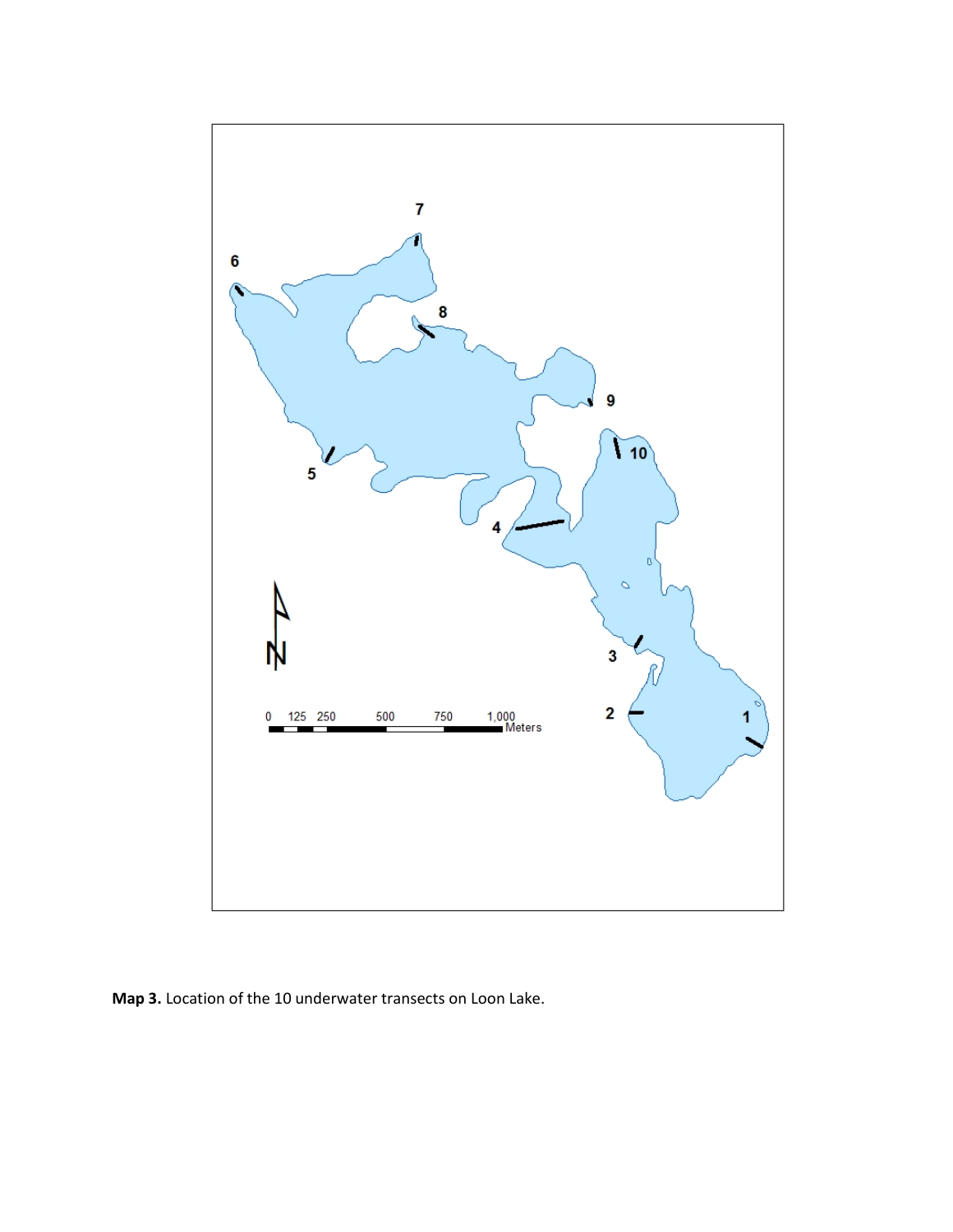|                         |                          | <b>Plant Bed Numbers</b> |                          |                          |                          |                |                          |                          |                |                          |                          |                          |                          |                          |                          |         |                |
|-------------------------|--------------------------|--------------------------|--------------------------|--------------------------|--------------------------|----------------|--------------------------|--------------------------|----------------|--------------------------|--------------------------|--------------------------|--------------------------|--------------------------|--------------------------|---------|----------------|
| <b>Scientific name</b>  | <b>Common name</b>       | $\mathbf{1}$             | $\overline{2}$           | 3                        | 4                        | 5              | 6                        | 7                        | 8              | 9                        | 10                       | 11                       | 12                       | 13                       | 14                       | 15      | 16             |
| Brasenia schreberi      | water shield             | R                        | ${\sf R}$                | $\overline{a}$           | J.                       | O              | L,                       | L,                       | O              | $\circ$                  | O                        | $\overline{\phantom{a}}$ | R                        | L,                       |                          | O       | $\overline{a}$ |
| Eriocaulon aquaticum    | pipewort                 | P                        | $\mathsf O$              | ÷,                       | ÷,                       | R              | $\frac{1}{2}$            | $\overline{a}$           | ÷,             | ÷,                       | P                        | R                        | ÷,                       | ä,                       | O                        | $\circ$ | R              |
| Lobelia dortmana        | water lobelia            | ÷                        | $\overline{\phantom{a}}$ | ÷,                       | $\overline{\phantom{a}}$ | $\overline{a}$ | $\Box$                   | $\overline{\phantom{a}}$ | ÷,             | ÷,                       | ÷,                       | R                        | ÷,                       | ÷,                       | $\overline{\phantom{a}}$ | ÷,      | ä,             |
| Najas flexis            | slender water naiad      | $\overline{a}$           | $\overline{\phantom{a}}$ | $\overline{\phantom{a}}$ | $\overline{\phantom{a}}$ | ÷,             | $\blacksquare$           | ÷,                       | R              | $\overline{\phantom{a}}$ | $\overline{\phantom{a}}$ | $\overline{\phantom{a}}$ | R                        | ÷,                       | $\overline{\phantom{a}}$ | $\circ$ | ä,             |
| Nuphar variegata        | spatterdock              | R                        | O                        | L.                       | R                        | $\circ$        | $\overline{\phantom{a}}$ | $\overline{\phantom{a}}$ | R              | O                        | P                        | ä,                       | O                        | ÷,                       | $\sim$                   | P       | O              |
| Nymphaea odorata        | white water lily         | R                        | O                        | L.                       | R                        |                | L,                       | $\overline{\phantom{a}}$ | R              | R                        | P                        | ä,                       | $\mathsf{R}$             | ÷,                       |                          | O       | O              |
| Potamogeton amplifolius | bass weed                | ٠                        | $\overline{\phantom{a}}$ | ÷,                       | $\sim$                   | P              | R                        | $\overline{\phantom{a}}$ | $\overline{a}$ | P                        | $\overline{\phantom{a}}$ | $\overline{\phantom{a}}$ | $\Omega$                 | J.                       | R                        | P       | O              |
| Potamogeton epihydrus   | ribbon-leaf pondweed     | $\blacksquare$           | $\Box$                   | O                        | $\overline{\phantom{a}}$ | R              | $\overline{\phantom{a}}$ | $\overline{\phantom{a}}$ | $\frac{1}{2}$  | O                        | $\overline{\phantom{a}}$ | $\overline{\phantom{a}}$ | $\overline{\phantom{a}}$ | ÷,                       | $\sim$                   | ÷.      | ä,             |
| Potamogeton gramineus   | variable-leaf pondweed   | R                        | O                        | $\overline{\phantom{a}}$ | R                        | P              | $\mathsf C$              | C                        | R              | P                        | O                        | $\Omega$                 | $\circ$                  | $\overline{\phantom{a}}$ | R                        | P       | R              |
| Potamogeton natans      | floating-leaved pondweed | ÷                        | $\overline{\phantom{a}}$ | ÷,                       | $\overline{\phantom{a}}$ | O              | $\blacksquare$           | $\Box$                   | ÷,             | O                        | $\circ$                  | $\Box$                   | ÷,                       | ÷,                       |                          | O       |                |
| Potamogeton perfoliatus | clasping pondweed        | ÷,                       | $\overline{\phantom{a}}$ | ÷,                       | $\sim$                   | R              | R                        | $\overline{\phantom{a}}$ | ÷,             | $\circ$                  | $\sim$                   | $\overline{\phantom{a}}$ | $\overline{a}$           | $\overline{\phantom{a}}$ |                          | ÷.      |                |
| Potamogeton praelongus  | white-stem pondweed      | ÷,                       | $\overline{\phantom{a}}$ | ÷,                       | ÷,                       | R              | $\Box$                   | $\overline{\phantom{a}}$ | $\overline{a}$ | $\circ$                  | $\overline{\phantom{a}}$ | $\overline{\phantom{a}}$ | $\overline{\phantom{a}}$ | $\overline{\phantom{a}}$ | $\overline{\phantom{a}}$ | R       | L,             |
| Potamogeton pusillus    | small pondweed           | ÷                        | $\overline{\phantom{a}}$ | R                        | $\overline{\phantom{a}}$ | P              | $\circ$                  | $\overline{\phantom{a}}$ | ÷,             | ÷,                       | $\sim$                   | $\Box$                   | $\circ$                  | C                        | O                        | P       |                |
| Potamogeton robbinsii   | robbins pondweed         | ÷                        | $\overline{\phantom{a}}$ | ÷,                       | $\overline{\phantom{a}}$ | R              | $\Box$                   | $\overline{\phantom{a}}$ | ÷,             | P                        | ÷,                       | $\overline{\phantom{a}}$ | $\overline{\phantom{a}}$ | $\overline{\phantom{a}}$ | $\overline{\phantom{a}}$ | P       |                |
| Potamogeton spirilus    | spiral-fruit pondweed    | ÷,                       | $\overline{\phantom{a}}$ | O                        | $\overline{\phantom{a}}$ | R              | R                        | ÷,                       | ÷,             | ÷,                       | $\overline{\phantom{a}}$ | $\overline{\phantom{a}}$ | ÷,                       | ÷,                       | $\overline{\phantom{a}}$ | ÷,      | ä,             |
| Sagittaria graminea     | grass-leaf arrowhead     |                          | $\overline{\phantom{a}}$ |                          | $\sim$                   |                | ÷,                       | ÷,                       | R              | ÷,                       | R                        | $\overline{\phantom{a}}$ | $\overline{a}$           | ÷,                       |                          | ÷,      |                |
| Sparganium species      | bur-reed                 |                          | $\overline{\phantom{a}}$ |                          | J.                       |                | ÷,                       | ÷,                       | R              | ÷,                       | O                        | ÷,                       | $\overline{\phantom{a}}$ | ä,                       |                          | O       |                |
| Vallisneria americana   | eelgrass                 | $\overline{a}$           | ÷.                       |                          | ÷.                       |                | R                        | $\overline{a}$           | $\overline{a}$ | R                        | $\sim$                   | ä,                       | R                        | $\overline{a}$           | $\sim$                   | R       | ä,             |

**Table 1.** Percent cover of aquatic plant species detected at each plant bed in Loon Lake. Refer to Map 1 for bed locations. A = abundant (>50% cover), C = common (25-50%), P = present (15-25%), O = occasional (5-15%), and  $R =$  rare (<5%).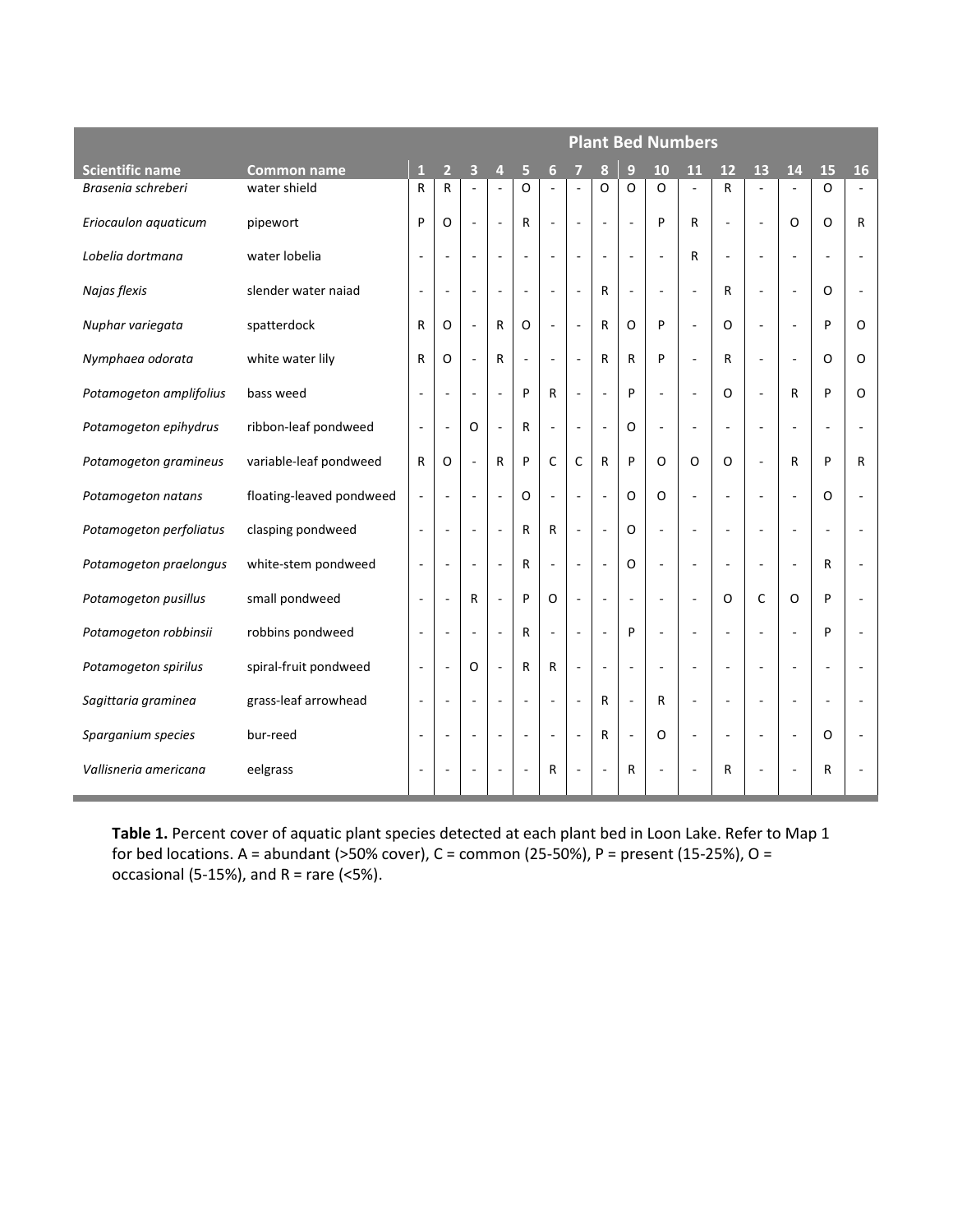|                         |                        | <b>Rake Toss Number</b> |                |                |                |             |                |             |             |              |              |                |                |              |             |             |
|-------------------------|------------------------|-------------------------|----------------|----------------|----------------|-------------|----------------|-------------|-------------|--------------|--------------|----------------|----------------|--------------|-------------|-------------|
| <b>Scientific Name</b>  | <b>Common Name</b>     | 3                       | 11             | 12             | 13             | <b>14</b>   | <b>16</b>      | <b>19</b>   | 23          | 24           | 25           | 26             | 29             | 30           | 40          | 45          |
| Potamogeton praelongus  | white-stem pondweed    | 0                       | 0              | $\overline{2}$ | 0              | $\Omega$    | 0              | 0           | 0           | 0            | $\mathbf 0$  | 0              | 0              | 0            | 0           | $\mathbf 0$ |
| Potamogeton gramineus   | variable-leaf pondweed | 0                       | $\overline{2}$ | $\mathbf 0$    | $\mathbf 0$    | 0           | 0              | $\mathbf 0$ | $\mathbf 0$ | $\mathbf 0$  | $\mathbf 0$  | $\mathbf{0}$   | $\mathbf 0$    | $\mathbf{0}$ | $\mathbf 0$ | $\mathbf 0$ |
| Potamogeton amplifolius | bass weed              | $\mathbf 0$             | $\mathbf{1}$   | $\mathbf{1}$   | $\mathbf 0$    | $\Omega$    | $\mathbf 0$    | $\mathbf 0$ | $\mathbf 0$ | $\mathbf 0$  | $\mathbf 0$  | $\Omega$       | $\mathbf 0$    | $\mathbf{1}$ | $\Omega$    | $\Omega$    |
| Potamogeton spirilus    | spiral-fruit pondweed  | $\Omega$                | $\mathbf 0$    | $\mathbf{1}$   | $\overline{2}$ | $\Omega$    | $\mathbf 0$    | $\mathbf 0$ | $\mathbf 0$ | $\mathbf 0$  | $\mathbf{1}$ | $\Omega$       | $\mathbf 0$    | $\mathbf{0}$ | $\Omega$    | $\Omega$    |
| Vallisneria americana   | eelgrass               | 0                       | $\mathbf{1}$   | $\mathbf 0$    | $\mathbf 0$    | $\mathbf 0$ | $\overline{2}$ | $\mathbf 0$ | $\mathbf 0$ | $\mathbf 0$  | $\mathbf 0$  | $\mathbf{0}$   | $\overline{2}$ | $\mathbf{0}$ | $\mathbf 0$ | $\Omega$    |
| Potamogeton robbinsii   | robbins pondweed       | $\Omega$                | $\Omega$       | $\Omega$       | $\Omega$       |             | $\mathbf{1}$   | $\Omega$    | $\mathbf 0$ | $\mathbf 0$  | $\mathbf 0$  | $\overline{2}$ | 4              | $\mathbf{0}$ | $\Omega$    | $\Omega$    |
| Potamogeton pusillus    | small pondweed         | $\mathfrak{p}$          | $\Omega$       | 1              | $\Omega$       | $\Omega$    | $\mathbf 0$    | $\mathbf 0$ | $\mathbf 0$ | $\mathbf{1}$ | $\mathbf{1}$ | 4              | $\mathbf 0$    | $\Omega$     |             | $\Omega$    |
| Najas flexis            | slender water najad    | $\mathbf 0$             | $\overline{2}$ | $\overline{2}$ | 2              | $\Omega$    | 0              | 1           | 1           | $\mathbf 0$  | 0            | $\Omega$       | $\mathbf 0$    | $\mathbf{1}$ | $\Omega$    | 1           |

**Table 2.** Species present on the rake at each of the rake toss locations. Only locations where plants were encountered are listed. 0= no plants on the rake, 1= finger full of plants on the rake, 2= a handful of plants, 3= greater than a handful, and 4= a rake full of plants.